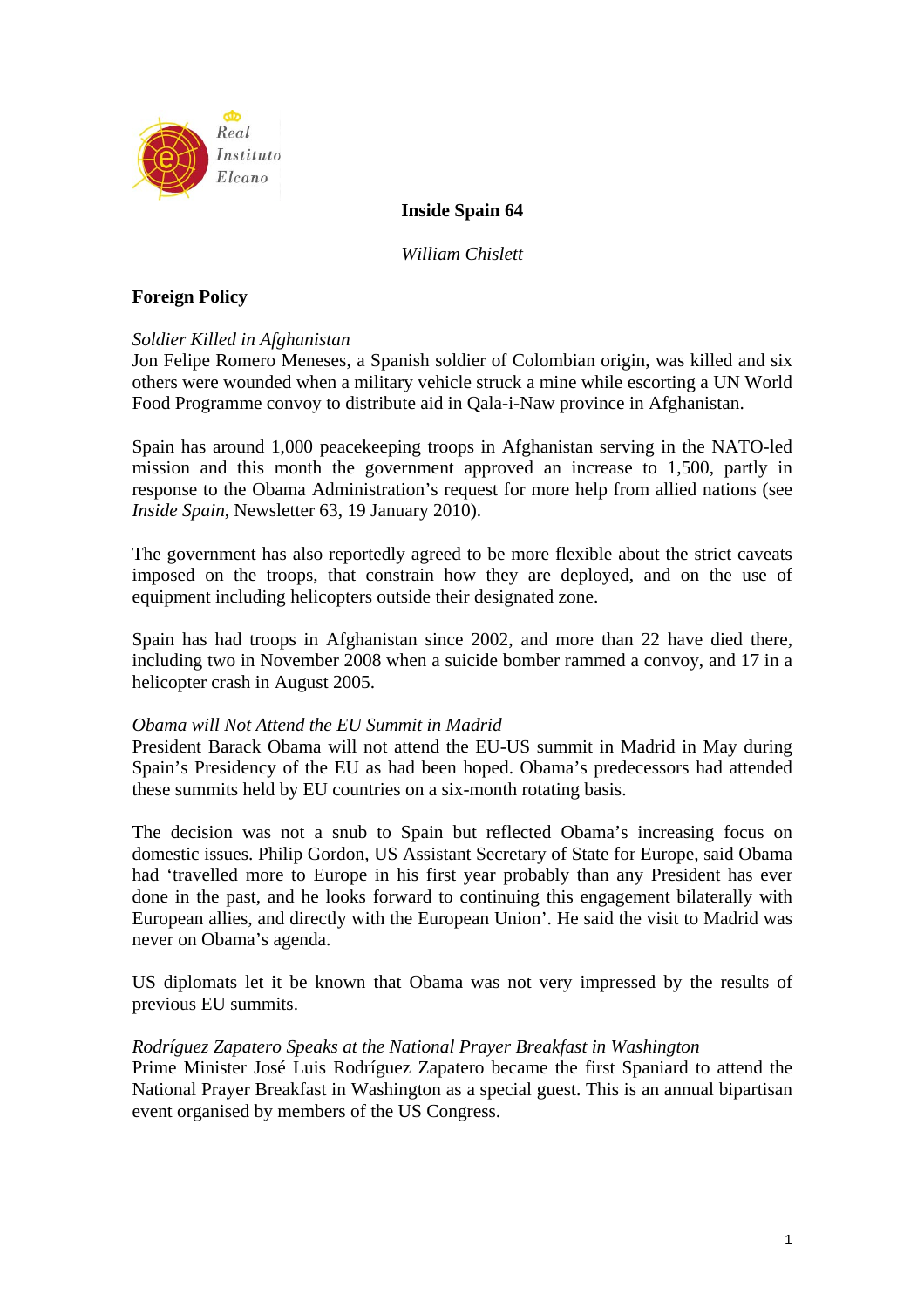He defended 'the right of every person, everywhere in the world, to make their own moral decisions, to make their own search for goodness... the freedom of everybody to live with the person they love and to build and care for their family. We do this with the same level of conviction with which we reject resolute fundamentalism. The United States knows, as does Spain, that the spurious use of religious faith to justify violence can be enormously destructive'. He finished his speech by recalling the victims of terrorism in both countries.

## **Domestic Scene**

# *Immigration Enters the Political Arena*

The large presence of foreigners in Spain is beginning to enter the political debate. Recession, which has pushed up the jobless rate to almost 20% (30% among immigrants), and public health and education systems under strain from a population that has grown very rapidly are leading some politicians to question how many more foreigners the country can take.

There are more than 5.6 million foreigners in Spain (12% of the population), according to the latest figures (see Figure 1). EU citizens have an automatic right to live and work in Spain, but not so those from other countries who need residency and work permits. The EU-27 accounts for 40.5% of total foreigners, followed by South America (28.1%), Africa (17.8%), Asia (5.2%), the rest of Europe (3.9%) and Central America and the Caribbean (3.4%). The largest number of foreigners (almost 800,000) come from Rumania, which joined the EU in 2004, followed by Morocco (718,000).

|  |  | Figure 1. Spain's Population and Foreigners' Share, 2000-09 |
|--|--|-------------------------------------------------------------|
|  |  |                                                             |
|  |  |                                                             |

| <b>11980 - Produced Production and Programs Charge Love of</b> |      |     |     |                     |     |         |                     |           |        |
|----------------------------------------------------------------|------|-----|-----|---------------------|-----|---------|---------------------|-----------|--------|
|                                                                | 2001 |     |     | 2002 2003 2004 2005 |     | $-2006$ | 2007                | 2008      | 2009   |
| Population (million) 41.1 41.8 42.7 43.2                       |      |     |     |                     |     |         | 44.1 44.7 45.2 46.1 |           | 46.7   |
| Foreigners' share (%) 3.3                                      |      | 4.7 | 6.2 | 7.0                 | 8.4 | 9.3     |                     | 10.0 11.4 | - 12.0 |

Note: the figures at 1 January of each year are based on those registered with local town halls. Foreigners have an incentive to do this as it entitles them to public health care and education, although not everyone does so. Source: INE (National Statistics Office).

A coalition of Catalan nationalists, separatists and Socialists running the town hall of Vic in Catalonia announced a controversial plan to keep some immigrants off the municipal registers of residents. Immigrants including illegal ones have a right to register and so qualify for public healthcare and education. The plan is similar to one in place in Torrejón de Ardoz, a suburb of Madrid run by the conservative Popular Party (PP). Alicia Sánchez-Camacho, the PP leader in Catalonia, proclaimed there was not room for everyone and that the law should be changed so that town halls did not have to provide services and social benefits for everyone.

Both Vic and Torrejón de Ardoz backed down after the central government said the moves were illegal. The government, however, is planning to limit the number of people who can be registered as living in the same home (on the basis of a certain number of persons per square metre) in order to try to prevent fraud in elections, particularly local ones. There have been cases of candidates in small municipalities swelling the electoral lists in order to win an election.

Perhaps because of the country's past as a nation of emigrants during a large part of the 1939-75 dictatorship of General Franco, for economic and political reasons, Spaniards have been admirably tolerant of the huge influx of immigrants over the last decade. The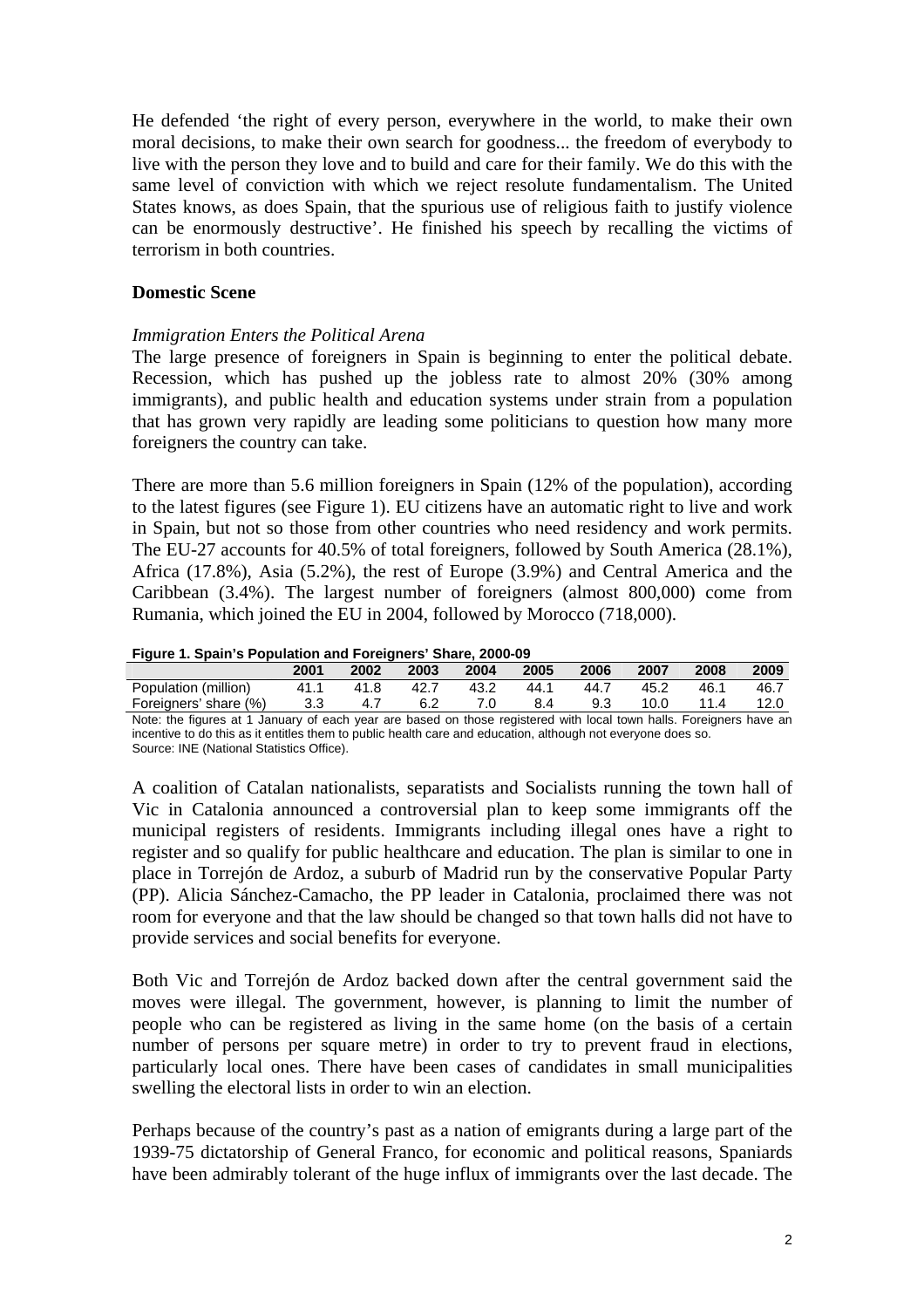country, for example, does not have a xenophobic anti-immigrant party like the UK or France and the PP, unlike other European political parties of similar ideology, has not turned immigration into an electoral issue.

# **The Economy**

# *Austerity Plan Announced to Cut Massive Budget Deficit*

The government announced a four-year  $\epsilon$  60 billion savings plan to cut its large general government deficit and calm the international financial markets which fear that Spain will be contaminated by Greece's fiscal problems unless it quickly puts its economy in order and tackles the problem of its ailing competitveness. Devaluation is not an option as Spain is a euro country.

The austerity plan followed the shock announcement last month that Spain's deficit in 2009 reached a record 11.4% of GDP, almost two percentage points higher than what had been forecast only two weeks before the release of the definitive figure and up from a deficit of 4.1% in 2008.

The markets, already nervous about Greece, reacted by pushing up Spain's borrowing costs and punishing its stock market. The spread of Spain's 10-year bonds against Germany's bunds –a key indicator of international confidence– widened to around a full percentage point before easing back a little after the measures were announced (see Figure 2). Spain's spread is much lower than Greece's. The Ibex-35 index of the Madrid stock market fell 13.8% between January 1 and February 15, the largest decline among the main European markets (see Figure 3). Last year, the Ibex was the best performer in Europe.

|                     | <b>Spread versus Bund</b> |
|---------------------|---------------------------|
| Greece              | $+2.75$                   |
| Ireland             | $+1.38$                   |
| Italy               | $+0.80$                   |
| Portugal            | $+1.19$                   |
| Spain               | $+0.79$                   |
| (1) At 15 February. |                           |

**Figure 2. 10-year Government Bond Spreads Over Bunds (basis points) (1)** 

Source: Thomson Reuters Datastream.

#### **Figure 3. Stock Market Indices (% rise) (1) Index**

| шчыл                          |         |
|-------------------------------|---------|
| Ibex-35 Spain)                | $-13.8$ |
| Dax (Frankfurt)               | $-7.5$  |
| FTSE 100 (London)             | $-4.5$  |
| Euro Stoxx 50                 | $-9.5$  |
| Dow Jones                     | $-3.1$  |
| Nikkei (Tokyo)                | $-5.0$  |
| (1) 1 January to 15 February. |         |

Source: Markets.

Another sign of falling confidence is the rise in the cost of credit default swaps, a form of insuring Spain's public debt issues, which has shot up and at one point was above that for the country's two main commercial banks, BBVA and Santander (see Figure 4).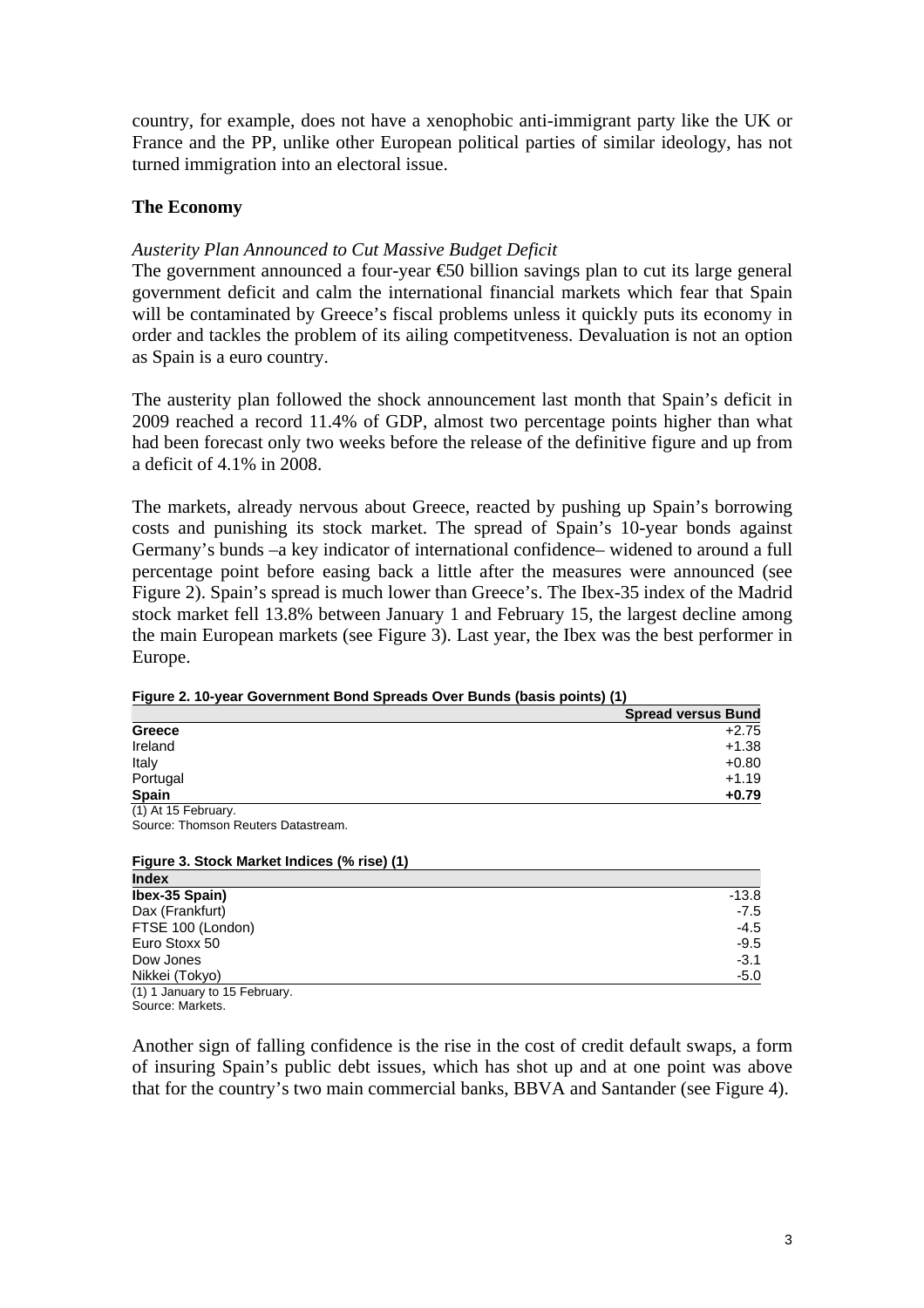| Greece             | 421,686 |
|--------------------|---------|
| Portugal           | 238,087 |
| Ireland            | 171,358 |
| <b>Spain</b>       | 166,300 |
| Italy              | 157,487 |
| <b>BBVA</b>        | 146,659 |
| Santander          | 146,538 |
| Germany            | 47,249  |
| (1) At 8 February. |         |

**Figure 4. Credit Default Swaps (US\$ per US\$10 million of debt) (1)** 

Source: Bloomberg.

Anxious to distance itself from Greece, whose situation is much worse than Spain's (see Figure 5), the government presented its stability programme to the EU. This aims to cut the budget deficit to 3% by 2013, the EU's ceiling. Spain's public debt as a proportion of GDP (66% forecast for this year) is much lower than Greece's (120%) and also that of the UK and US.

Elena Salgado, the Economy and Finance Minister, and her deputy, José Manuel Campa, went to London to convince bondholders and the financial media of the seriousness of the government's plans. Campa's disclosure that the Treasury planned to raise a net  $\epsilon$ 6.8 billion through debt issuance this year unsettled the markets as it was higher than many investors expected. He told analysts the government would make further cuts in spending if they were necessary to meet the 3% target.

**2009 2010 2011 2012 2013** Real GDP growth (%)  **Spain -3.6 -0.3 2.0 2.9 3.1** Greece -1.2 -0.3 1.5 1.9 2.5 1.1 2.0 1.9 2.5 الماء 1.4.8 1.1 2.0 1.9 2.5 Unemployment rate (%)  **Spain 18.0 19.0 18.4 17.0 15.5** Greece 9.0 9.9 10.5 10.5 10.3 Italy 7.7 8.4 8.3 8.0 NA Fiscal deficit (% of GDP)  **Spain 11.4 9.8 7.5 5.3 3.0** Greece 12.7 8.7 5.6 2.8 2.0 Italy 5.3 5.0 3.9 2.8 N.A. Public debt (% of GDP)  **Spain 55.2 65.9 71.9 74.3 74.1** Greece 115.1 120.4 120.6 117.7 113.4 Italy 113.4 116.9 116.5 114.6 NA

**Figure 5. Stability Programmes of Spain, Greece and Italy, 2009-13 (1)** 

(1) Forecasts for 2010-13.

Source: European Commission.

'We have control of the ship, we have a plan', said María Teresa Fernández de la Vega, Spain's Deputy Prime Minister, shortly after José Luis Rodríguez Zapatero, the Prime Minister, had told a US audience in Washington: 'Spain has a strong and solid financial system'.

Captains of Spanish industry also threw their weight behind the efforts to restore confidence. Emilio Botín, chairman of Santander, the euro zone's largest bank by market capitalisation, said 'comparing Spain to Greece is like comparing Real Madrid to Alcoyano'. He was contrasting Spain's premier football team with one in the second division. José Blanco, the Public Works Minister, criticised 'apocalyptic commentaries' about Spain's finances.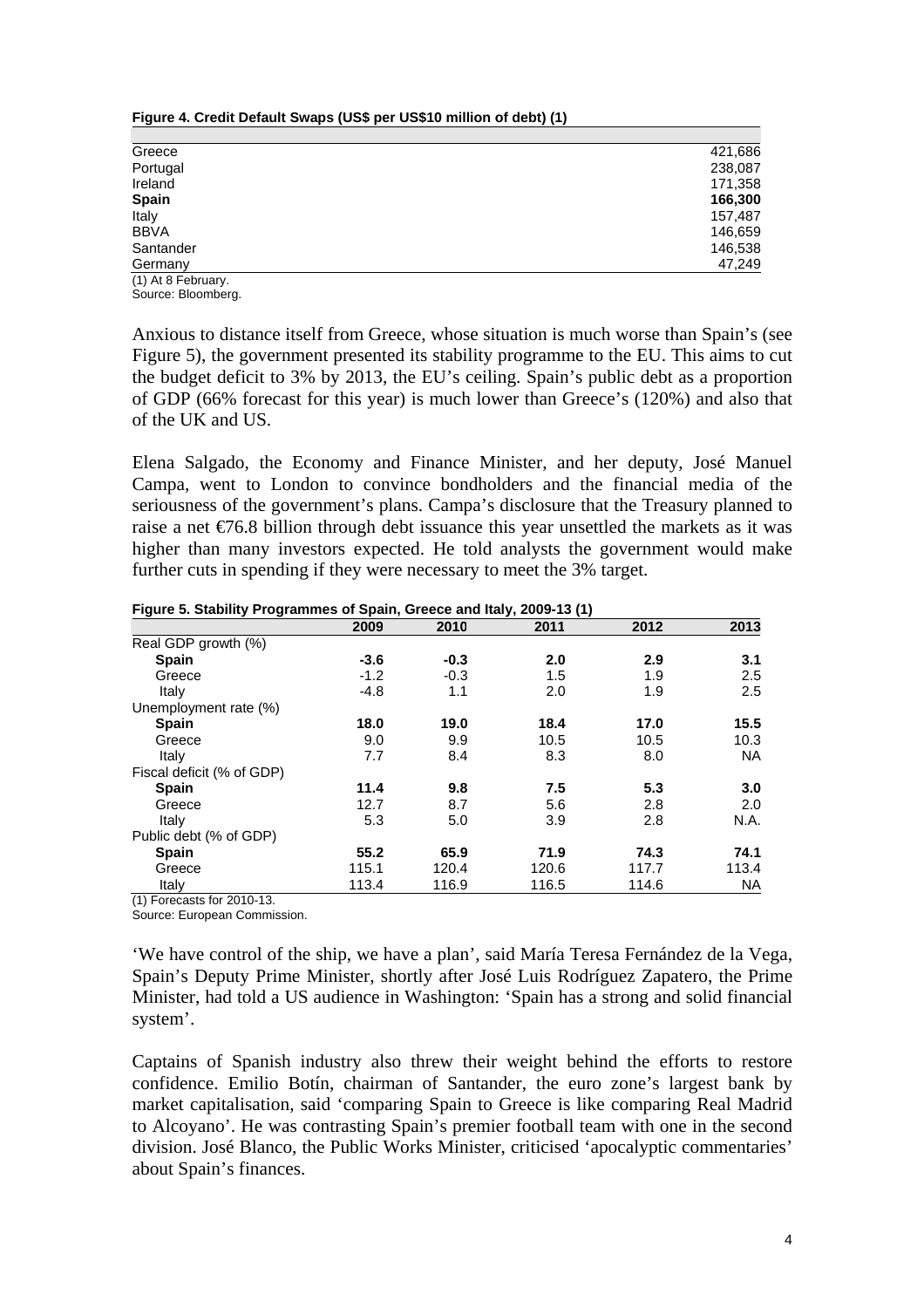Salgado said the suggestion by Joaquín Almunia, the European Commissioner for Economic Affairs and the Spanish Socialists' candidate for Prime Minister in the general election in 2000, that Spain's problems were similar to those of Greece was 'imprudent'.

The rating agencies, Moody's and Fitch, maintained this month their maximum ratings for Spanish public debt. Moody's, in a special comment entitled 'Spain, Portugal and Greece: Contagion or Confusion?' said the three countries share the same currency, but do not display the same credit profile.

Although Spain cannot be put in the same basket as Greece, there are concerns about the government's willingness and capacity to implement its austerity plan as it is caught between a rock and a hard place. On the one hand, failure to get to grips with its fiscal crisis would have serious consequences as it would push up the cost of its public debt even more and only add to its problems. On the other hand, it faces an election in 2012 and between now and then unpopular measures will have to be taken. The central government has little control over regional and municipal governments. A poll published in *El País*, the leading daily, on 7 February forecast 43.4% of voters would support the conservative Popular Party (PP) in an election compared with 37.5% for the Socialists. The gap had widened to 5.9 pp from 3.5 in January.

Western diplomats said the events of recent weeks had been a 'wake-up call' for Rodríguez Zapatero who now realises that structural reform, which should have been done while the economy was booming, can no longer be put off. There is stiff resistance, however, among the Socialists' core supporters and the PP has not been very co-operative in offering its support for agreements that need a wide consensus if they are to have a chance of working. The PP has made cuts in income tax, which the Socialists say is not a valid option, a condition for its support.

The number of unemployed reached 4.3 million at the end of 2009 (18.8% of the work force), according to the quarterly labour-force survey. The jobless rates vary considerably between regions, with a low of 10.5% in Navarre and a high of 26.9% in the Canary Islands. It is no coincidence that the regions with the highest unemployment rates are those where activity in the construction sector, which has ground to a halt, was the most intense (see Figure 6).

**Figure 6. Jobless Rates by Regions (1)** 

| <u>__</u><br><b>Region</b> | Unemployment as a % of Workforce |
|----------------------------|----------------------------------|
| Canary Islands             | 26.9                             |
| Andalusia                  | 26.3                             |
| Valencia                   | 22.5                             |
| Murcia                     | 22.4                             |
| Extremadura                | 21.2                             |
| Catalonia                  | 17.0                             |
| Madrid                     | 14.6                             |
| <b>Basque Country</b>      | 11.7                             |
| Navarre                    | 10.5                             |

(1) End of 2009. Source: National Statistics Office.

A total of 1.2 million jobs were lost last year. Spain's job losses have been far greater than any other EU country (see Figure 7), due to a lopsided economic model, excessively based on the construction sector, and a two-tier labour market (up to onethird of workers have been on temporary contracts), both of which the government is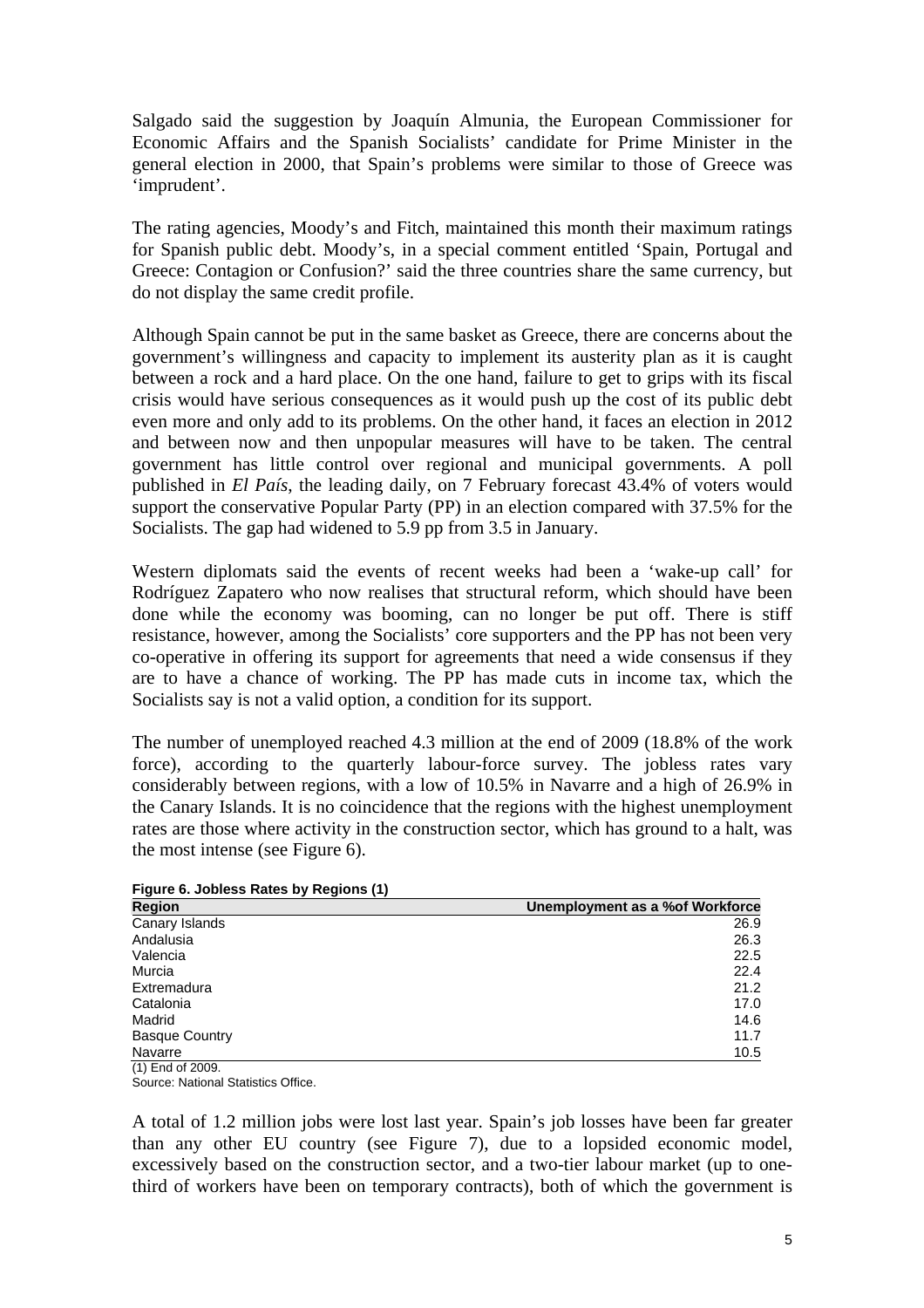seeking to reform. Campa officially recognised last month that Spain's unemployment would remain very high for several years. With the labour-intensive construction sector in the doldrums (for more than a decade it was engine of the economy), there is considerable uncertainty as to where future growth will come from. The economy shrank by 0.1% in the last three months of 2009 (-3.6% for the whole year), making it the last major economy still in recession**.** 

**Country Jobs Spain** -1,640,400 Italy -407,100 UK -314,200 Ireland -227,400 Portugal -182,800 Hungary -163,900 Poland +593,900 Germany +92,200 Netherlands +69,400 France +50,100

**Figure 7. Job Losses and Gains in the EU (1)** 

(1) Between the third quarter of 2007 and the same period of 2009. Source: Eurostat.

Rodríguez Zapatero, who has made maintaining social protection one of the hallmarks of his economic policy, said the special subsidy of  $\epsilon$ 420 for the unemployed would be extended for another six months and increased to €426. This subsidy was introduced last August for those whose unemployment benefits had run out. The government also hopes to create 274,000 temporary jobs this year under its €5 billion State Fund for Employment and Local Sustainability.

Employers and trade unions reached agreement on wage rises of up to 1% for this year, 2% in 2011 and more in 2012. The pay rise for central government civil servants is 0.3% and for every 10 bureaucrats who retire only one new person will be employed. Pay growth for all employees in 2009, when inflation ended the year at 0.8%, averaged 3%, according to the OECD.

## *Unions Oppose Government Plan to Lift Retirement Age*

The government's proposal to raise the retirement age from 65 to 67 and increase the number of contribution years used to calculate pension benefits, in order to guarantee the viability of the social security system as the population ages, met with stiff resistance from trade unions who are threatening demonstrations on 23 February.

The announcement of the plan, which would be gradually introduced as of 2013, coincided with figures from the National Statistics Office (INE) showing that the proportion of the population over the age of 64 would double over the next 40 years to 32% and the dependency rate (those under the age of 16 and over 64 as a percentage of the working population) would rise from 47.8% to 89.6%. Life expectancy is forecast to reach 84.3 years in 2049 for men (6.5 years more than today) and 89.9 years for women (5.8 years higher).

The Organisation for Co-operation and Economic Development (OECD) welcomed the government's measures as an important step in the right direction as they would bring Spain closer in line with other OECD countries, that have already reformed their state pension systems. The OECD said the government should go further in promoting the sustainability of the public pension system and consider measures such as linking the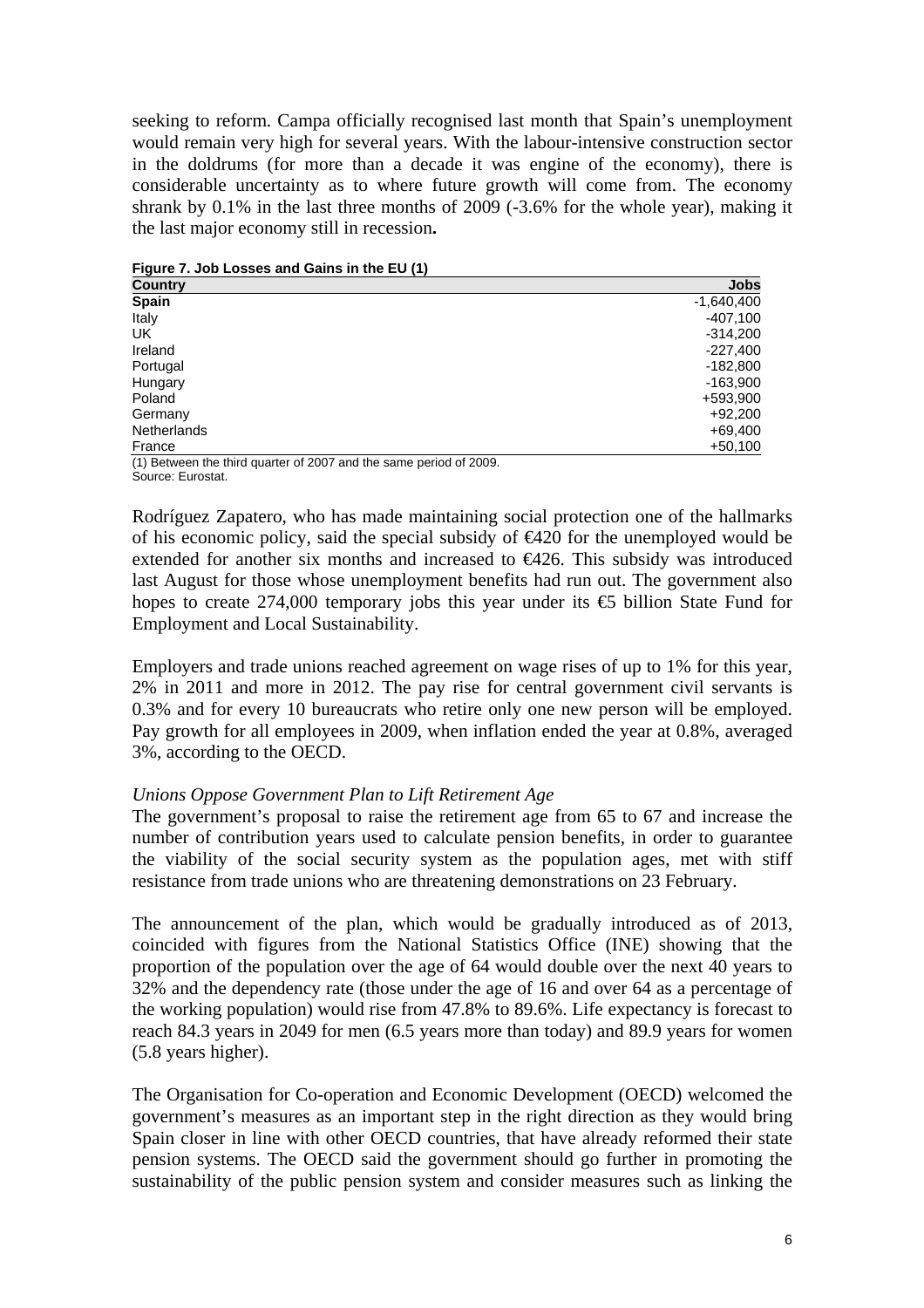retirement age to life expectancy, raising the effective as opposed to the legal retirement age and computing benefits using the entire working life. In order to raise effective retirement ages, the minimum number of years needed to be entitled to a full pension may need to be increased (from the current 35 years), and pension gains for those who continue contributing after 35 years may need to be increased, the OECD said.

The increase in the retirement age would begin as of 2013, after the next general election, at a pace of two months per year so that by 2025 67 would be the required age, though there would be exceptions in certain professions. This means that the legal retirement age would be 67 for anyone born after 1959.

The current number of contribution years used to calculate pensions –the last 15 of a person's working life– would be raised. The government's initial idea of making it 25 years, since withdrawn, was strongly opposed by trade unions as it would effectively mean lower pensions. The government also wants to increase the minimum age for early retirement from 52 to 58 years.

The General Union of Workers (UGT) and the Workers' Commissions say the social security system is in reasonable health and does not yet need to be reformed. The system generated a surplus equivalent to 0.8% of GDP in 2009 and was the only element in the general government accounts (deficit of 11.4% of GDP) that was positive. The unions believe the government's timing for this measure is wrong as it coincides with the more urgent and pressing need for massive cuts in public spending which are bound to erode support for the Socialists. The PP said the higher pension age should be voluntary.

Despite its establishment over 20 years ago, Spain's private pension system is one of the least developed in the OECD area, having accumulated assets that represent only around 7% of GDP, below the OECD average of 60%. The coverage of private pensions at 54% of the working population is relatively high compared with other countries. However, the amount of money contributed by those participating is quite low. Around 66% of participants contribute less than €300 a year.

Spain is one of 10 OECD countries planning to lift the retirement age. If the government gets its way –and the Socialists do not have an absolute majority in the parliament– Spain, along with Holland, would be the first countries to have a higher retirement age.

## *Car Sales up in January for Fifth Straight Month*

The government's scrappage scheme continued to boost car sales, which rose in January for the fifth month running. The number sold was 18.1% higher than a year earlier, at 70,130 (see Figure 8).

| <b>Trycle of Carl Cales in Carluary 2000-10</b> |      |      |      |      |      |      |      |                                                                                     |      |      |
|-------------------------------------------------|------|------|------|------|------|------|------|-------------------------------------------------------------------------------------|------|------|
| 2000                                            | 2001 | 2002 | 2003 | 2004 | 2005 | 2006 | 2007 | 2008                                                                                | 2009 | 2010 |
|                                                 |      |      |      |      |      |      |      | 193.187 97.942 101.936 96.561 106.247 114.133 113.410 116.423 101.621 59.381 70.130 |      |      |
| Source: Anfac.                                  |      |      |      |      |      |      |      |                                                                                     |      |      |

#### **Figure 8. Car Sales in January 2000-10**